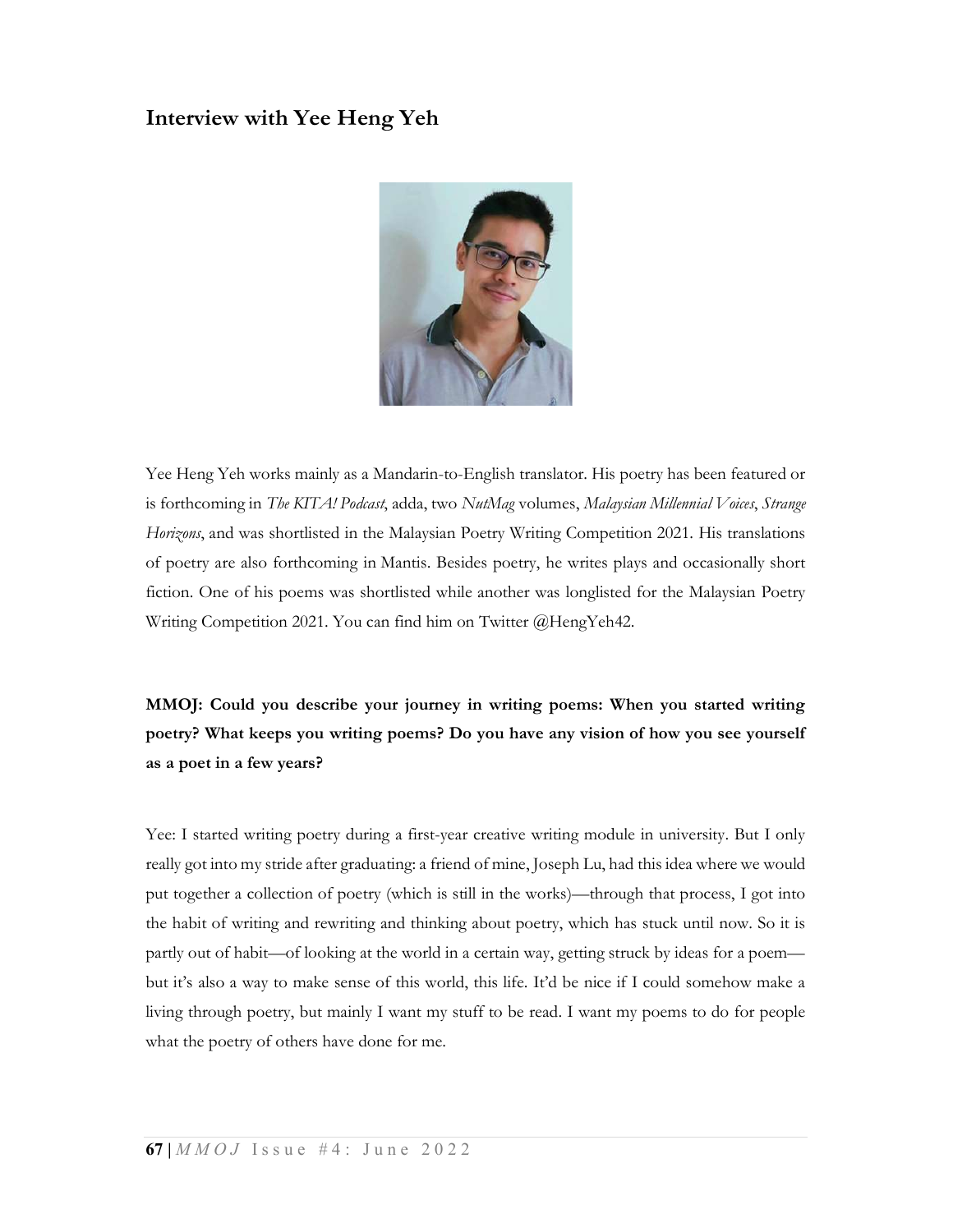#### MMOJ: What are your preoccupations in your poems?

Yee: Time, memory, grief, death, technology, storytelling, dreams, violence, photos… the list goes on. More broadly, I want my poems to always explore a new insight or perspective, to have something to say.

#### MMOJ: Who are your favourite poets and do they have any influence on your writing?

Yee: My favourite poet is Wisława Szymborska, as translated by Clare Cavanagh and Stanisław Barańczak—she's shown me how to use humour and perspective, how even the free verse creates its own forms. Other current favourites include Yehuda Amichai, Kobayashi Issa, Larry Levis, among others. These poets showed me that clarity and concision of language, which seems deceptively simple but is difficult to achieve, would strengthen a poem more often than not—if an idea is good, it does not need to rely on obscure language.

#### MMOJ: Do you think about your position as a Malaysian poet writing in English?

Yee: Not particularly—I happen to be a Malaysian poet writing in English, but I don't necessarily write poetry with any particular reader in mind, except for maybe myself. In terms of the wider community all I can say is that I'm really glad that there are other Malaysian poets out there producing really good work. Also, I wish there were more translations of Malaysian poetry, both into and out of English.

## MMOJ: Please choose one of your poems from either *Malaysian Millennial Voices* or *Year* of the Rat and Other Poems and share your experience in writing the poem.

Yee: "Sultan Ismail's Photographs from May 15, 1969" is an interesting one because I initially wrote a poem about May 13 back in 2017, I believe. Looking back at it now, it wasn't very good it had some nice images, but its insight was too general, too commonplace, deeply felt though it may be. I revisited that poem 4 years later, then decided I had to read more, imagine deeper. So I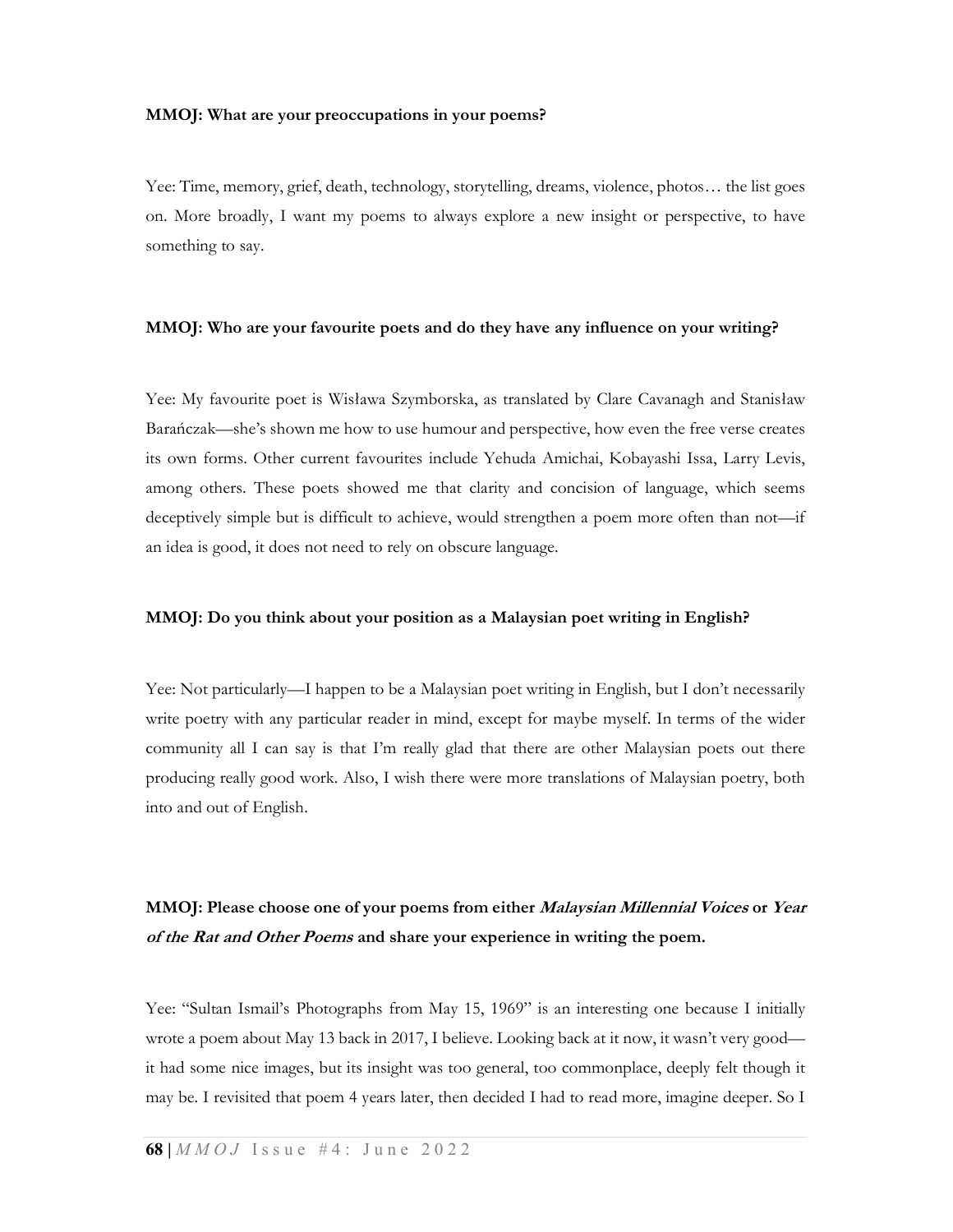went through Malaysiakini's 2019 project on the 50th anniversary of the riots, which was where I saw the photographs in question. Now, this was a conceit through which I could write a better poem—the photographs allowed me to focalise these notions of history and future, grief and hope. More importantly, they gave me some access to the perspective of those at the scene then, yet kept me at a distance—it is this contradiction, this seeming futility of retrospection, that became the "theme" of the poem.

### Sultan Ismail's Photographs from May 15, 1969

Yee Heng Yeh

It appears the streets had been swept clean in the aftermath of the aftermath. Whatever had happened had been doused, scrubbed down, hidden away in tidy heaps, sloshed with buckets of water: burning wrecks, bodies, rubble, blood. Now nothing was out of place, except the people, who remained out of frame.

And anyway, if there were people, they wouldn't have looked into the lens, that is, looked the future in the eye. They wouldn't have looked, not yet. Anything they wanted to explain would have to be spelled out with silence. Anything they wanted to remember could only be transcribed as negative space before it becomes, sooner or later, just another part of the picture.